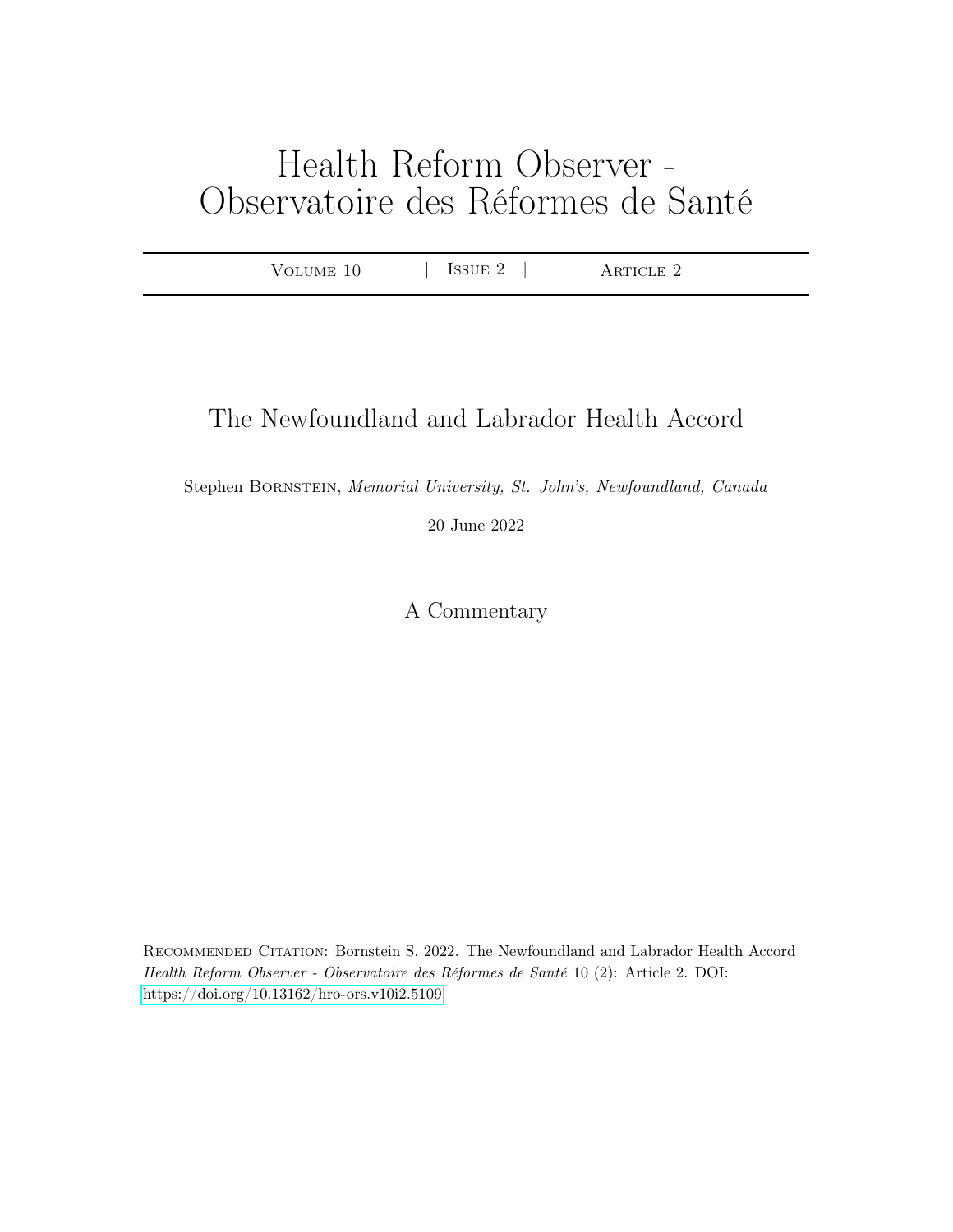#### Abstract

In February 2022, a task force appointed by the Premier of Newfoundland and Labrador submitted a report that he had commissioned 14 months earlier. The task force's objective was to devise a 10-year strategy for modernizing and reforming the province's healthcare system and bringing health outcomes in the province up to Canada's high standards. The report will be followed this month (June 2022) by two more documents, an 'implementation blueprint' and an 'evidence report.' This commentary examines the report, summarizing both its devastating findings on the current health system and its comprehensive and ambitious proposals for reform.

En février 2022, un groupe de travail nommé par le premier ministre de Terre-Neuve-et-Labrador a soumis un rapport commandé 14 mois plus tôt. L'objectif du groupe de travail était de concevoir une stratégie sur 10 ans pour moderniser et réformer le système de santé de la province et lui permettre de rattraper son retard sur les normes élevées du Canada pour ce qui est de la santé. Le rapport sera suivi, ce mois-ci (juin 2022), de deux autres documents, un « plan de mise en œuvre » et un « rapport de preuves ». Ce commentaire examine le rapport, résumant à la fois son constat sévère sur le système de santé actuel et ses propositions de réforme ambitieuses dans tous les aspects du système.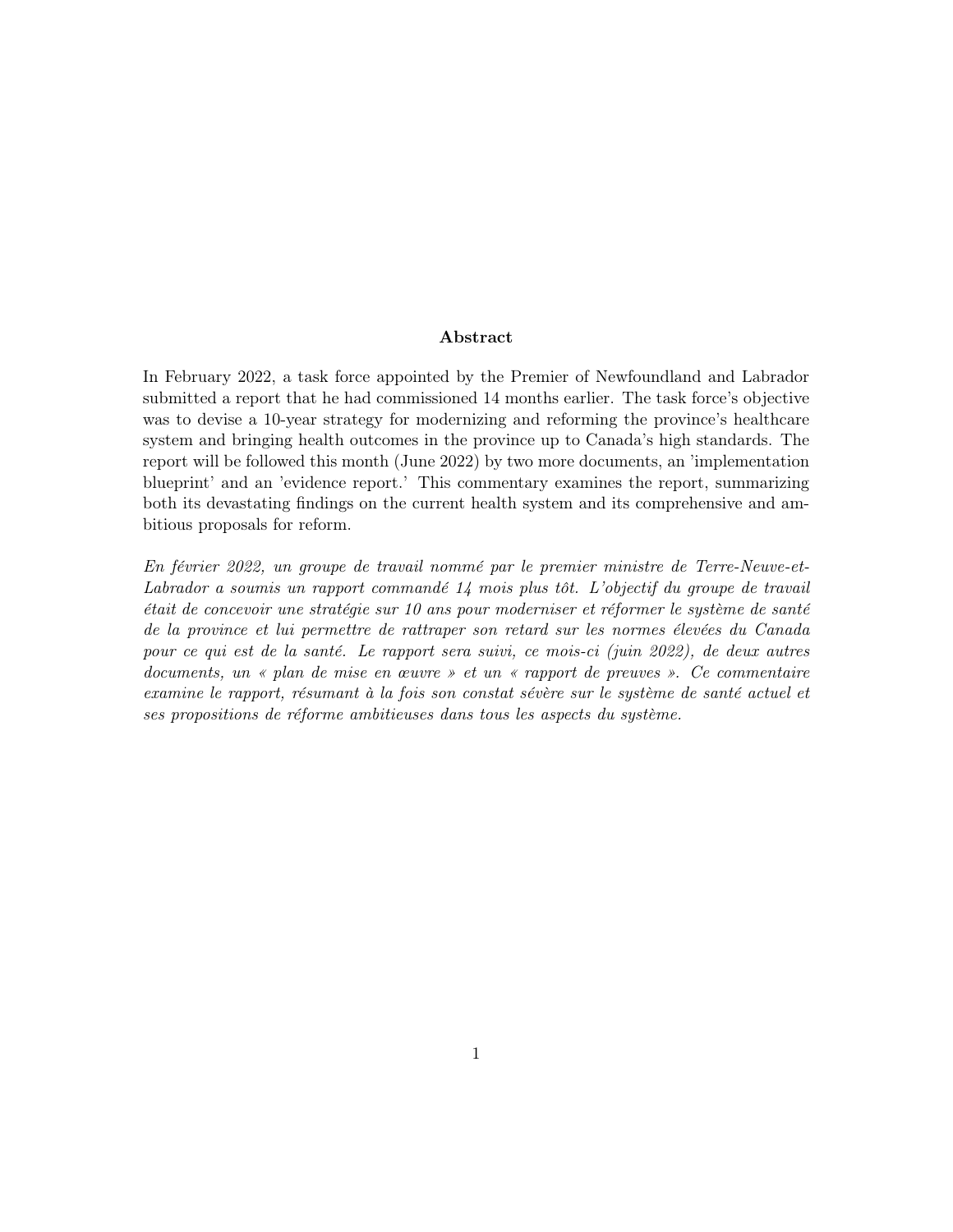### 1 COMMENTARY

In 2021, the University of Toronto Press published Newfoundland and Labrador: A Health System Profile edited by me, John Abbot, Victor Maddalena, Aimee Letto, Melissa Sullivan, and Pablo Navarro (Bornstein et al. 2021). It is the fourth volume in a series of provincial health system profiles curated by Health Reform Observer - Observatoire des Réformes de Santé founding Editorial Board Member, Dr. Gregory Marchildon: Saskatchewan (Marchildon 2007), Nunavut (Marchildon 2013) and Nova Scotia (Fierlbeck 2018). The team that I put together started work in 2018 and concluded its efforts over the course of three long years. Our examination of the Newfoundland and Labrador (NL) health system began with an appreciation of how Canada's newest and poorest province had, since joining Confederation in 1949, managed to use limited provincial resources and federal support to develop a version of the Canadian system that provided programs and services similar to those provided in other parts of the country for a small population that is widely dispersed across a large, rural and remote territory and is characterized by pervasive and persistent health challenges (Bornstein et al. 2021, 24). We found that the NL system was the most costly per capita in the country and one of the least effective. Health outcomes such as life expectancy and rates of chronic disease, although they had improved considerably over the post-Confederation period, remained at or near the bottom of the country's league tables. The performance of the province's physicians and health institutions in handling preventable diseases and avoidable deaths remains comparatively poor (Bornstein et al. 2021).

Specifically, we found that the province's primary health care system is fragmented and uncoordinated, with the vast majority of physicians working on their own or in small, shared practices with few interprofessional collaborative teams. The adoption of digital data management equipment and techniques by physicians was slow and partial while patients' access to both family practitioners and specialists is difficult even in the province's few urban centres, but especially in rural and isolated communities. A number of important specialties such as geriatrics and rheumatology lack adequate personnel and the system relies heavily on foreign-trained and partially licensed physicians, with many positions being filled by locums or by frequently rotating visitors, resulting in limited continuity of care. The utilization of acute services is comparatively high and emergency departments are being utilized at a much higher rate than the national average. Our chapter on recent health reforms (Bornstein et al., 115-122) demonstrated that the province has been slow to introduce and implement changes featured in other parts of the country and the government's few policy ventures tend to feature 'plans' and 'frameworks' rather than full programs. In addition, transparency is limited: the government and its health institutions provide the citizenry with limited reporting on population health or health system performance (Bornstein et al., 132-133). While our analysis revealed a health system that is not doing a very good job, we also found that people in the province were generally satisfied with their health and health care and that the weaknesses of the system, other than its cost, were not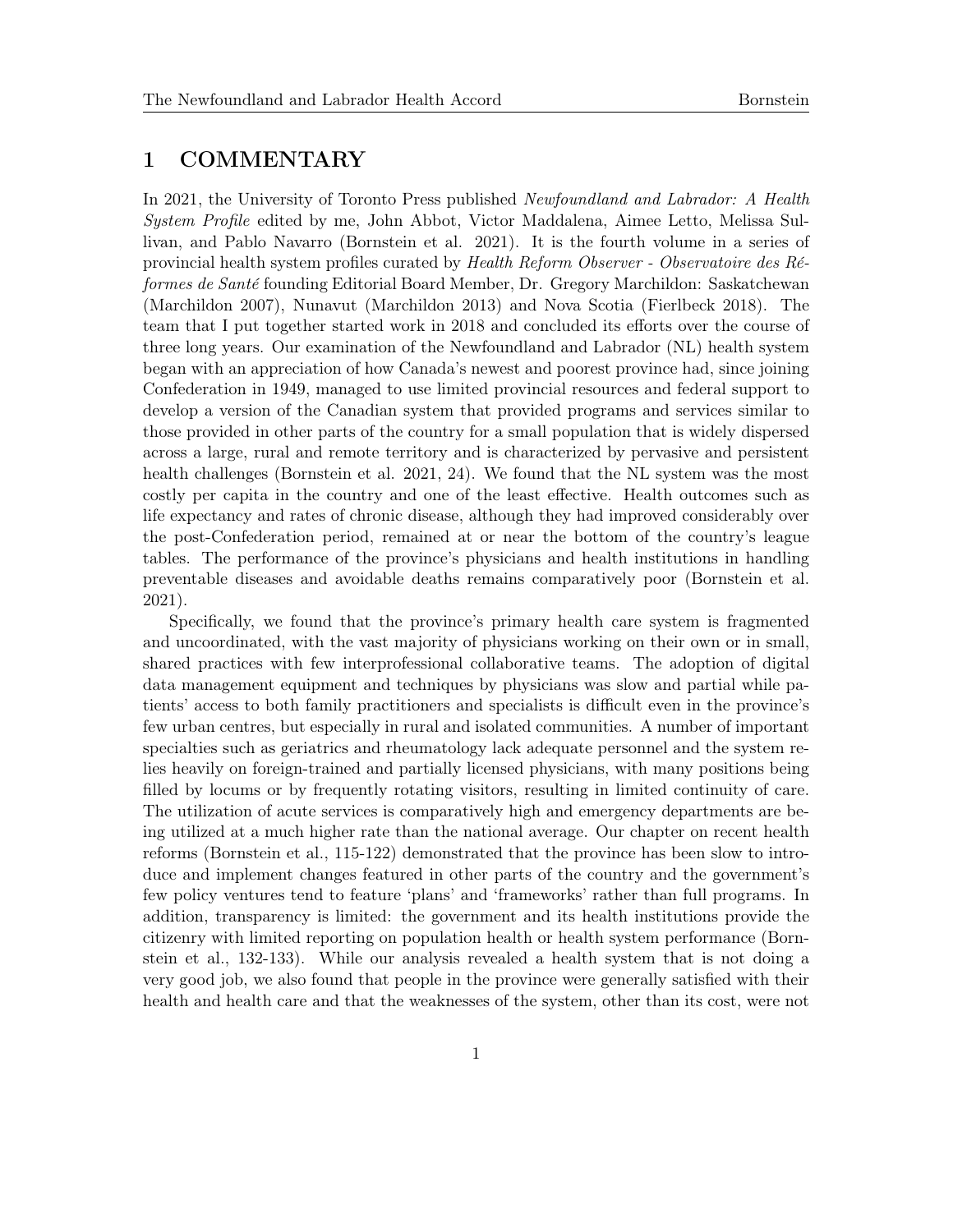a prominent feature of media discussions, parliamentary debates, or electoral competition.

As we were putting the finishing touches on the final draft of our volume, this seemingly paradoxical situation took what may be a significant turn. In August 2020, the governing Liberal Party of the province selected a new leader, Dr. Andrew Furey, who, a few months after assuming the premiership, announced the creation of a Task Force on Health Care with the aspirational name of Health Accord NL. It was to be chaired by two veterans of the existing system, Dr. Elizabeth David, a former CEO of the province's largest regional health authority, and Dr. Patrick Parfrey, a retired professor of nephrology and the founder of Quality of Care/Choosing Wisely NL—a quality assessment and research team connected to Memorial University. Their mandate was to "reimagine the health care system" on a 10-year timeframe by producing "short, medium and long-term goals for a health system that better meets the needs of Newfoundlanders and Labradorians" (Government of Newfoundland and Labrador 2020). In the concluding pages of our volume, we noted the announcement of this initiative but expressed skepticism about what it was likely to accomplish. Fourteen months later, the Task Force released part of its Final Reports (Health Accord NL 2022). This report, submitted to government on 17 February 2022 and immediately released to the public by the Premier, is one of three intended products. It will be followed by an 'implementation blueprint' presenting detailed plans and financial analyses and by an 'evidence report' presenting the sources on which the final report's findings and proposals were based. This dissemination strategy means that, at the time of writing, it is possible to comment only on the general shape of the report and not the specifics nor the budgetary implications.

Like Newfoundland and Labrador: A Health System Profile (Bornstein et al. 2021), the Health Accord NL final report begins with an analysis of the current health of the province's people and of the performance of the existing health system. It provides an even more devastating critique of the system than what we presented in our volume. Its analysis aligns with our key findings and presents what it calls "a compelling case for change." One of the most significant features of the report is the emphasis it places on the social determinants of health (SDH) rather than on the institutions and practices of the health system. Its fifth chapter on the SDH is subtitled "What Really Matters" and one of the 'key messages' is the contention that social determinants and population genetics account for 75% of any jurisdiction's health outcomes while the health system contributes much less (Health Accord NL 2022, page A). Among SDH, the Health Accord NL report places considerable emphasis on the shrinkage and aging of the province's population. These are seen as complicating the challenges facing the province's health system in terms of chronic disease incidence, health human resources and costs. The report also devotes timely attention to the climate emergency. The Health Accord NL report pays little attention to the few reforms attempted by the province in recent years nor does it examine their impacts, especially on primary care.

Whereas Newfoundland and Labrador: A Health System Profile deliberately set out to describe and examine the present situation, the mandate of the Health Accord Task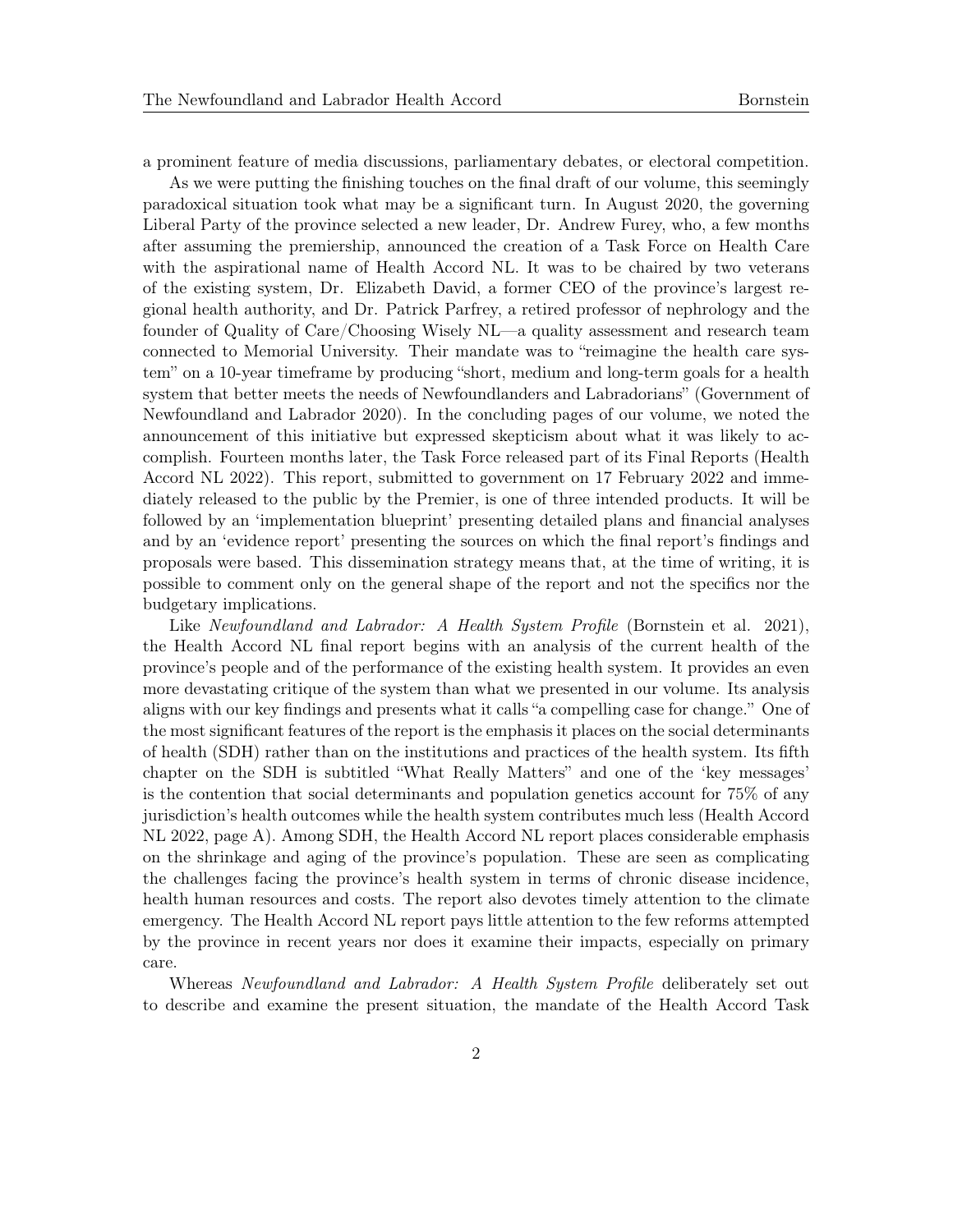Force was focused largely on the future, its report provides an impressive list of 57 calls to action involving a total of 389 objectives. In doing so, the authors repeatedly call attention to the social determinants that shape health outcomes and the need for 'rebalancing' the institutions and practices of the health care system to address these. Although its teams included few representatives of government departments other than health, the Task Force calls for action to produce a "gradual but persistent reallocation of resources from health systems to social systems" without providing details on how this is to be achieved.

Of the 57 calls to action, only 12 are found in the chapters discussing the SDH, which amount to 49 pages of the 255-page report. The chapter outlining what the SDH are and why they matter is only 5 pages long and is self-described as "not complete." The proposed actions are disappointingly thin and vague. For example, increased "awareness and understanding" of social determinants (Action 6.1); embedding the SDH into all healthrelated decisions (Action 6.2); addressing the growing climate emergency (Action 6.4); and creating "a provincial Pathway for inclusion shaping an inclusive health system within an inclusive society" (Action 6.5). Two proposals concern children and youth—creating a "continuum of education, learning and socializing, and care for children and youth" (Action 7.2) and creating an "integrated model of care for children and youth at risk" (Action 7.2). Several other proposals involve broadly outlined programs to enhance care for seniors—a "comprehensive provincial frail elderly program" (Action 8.1); and an "integrated continuum of care" for older adults (Action 8.2). The only proposal in this group that recommends a specific policy initiative is the suggestion of a guaranteed basic income for families with children which would support their health and well-being (Action 7.3). This proposal, which has received the most media attention, is described in sparse detail and is accompanied by an acknowledgment that such a program would require input and leadership from Ottawa. The combination of heavy rhetorical emphasis on "why SDH matter" and the brevity and vagueness of most of the related set of proposals is, to say the least, puzzling. It is also interesting that none of the 12 SDH-related calls to action is included in the list of 30 actions that the authors of the report deem to be "Actions That Can Start in the Short Term" (p. 136). So, paradoxically, despite being the preconditions for improved population and individual health and a necessary accompaniment of effective health system rebalancing,' the SDH are not, apparently, amenable to improvement in the short run.

The report describes its goals very modestly as a rebalancing of the province's health care system. In fact, what is being proposed is a massive transformation of the system through a significant number of major innovations. Many of the calls to action do, indeed, involve shifting the balance and focus of the province's health system but even these involve substantial change. Action 9.2 proposes "improved coordination of care across the health and social systems" while Action 9.3 proposes "greater emphasis on health promotion and well-being" rather than on downstream care. Action 9.4 proposes "improving appropriateness of medication use," while Action 9.5 proposes a reorganization of hospital and health services to better "reflect population needs."

Many of the other calls to action in this section of the report are considerably more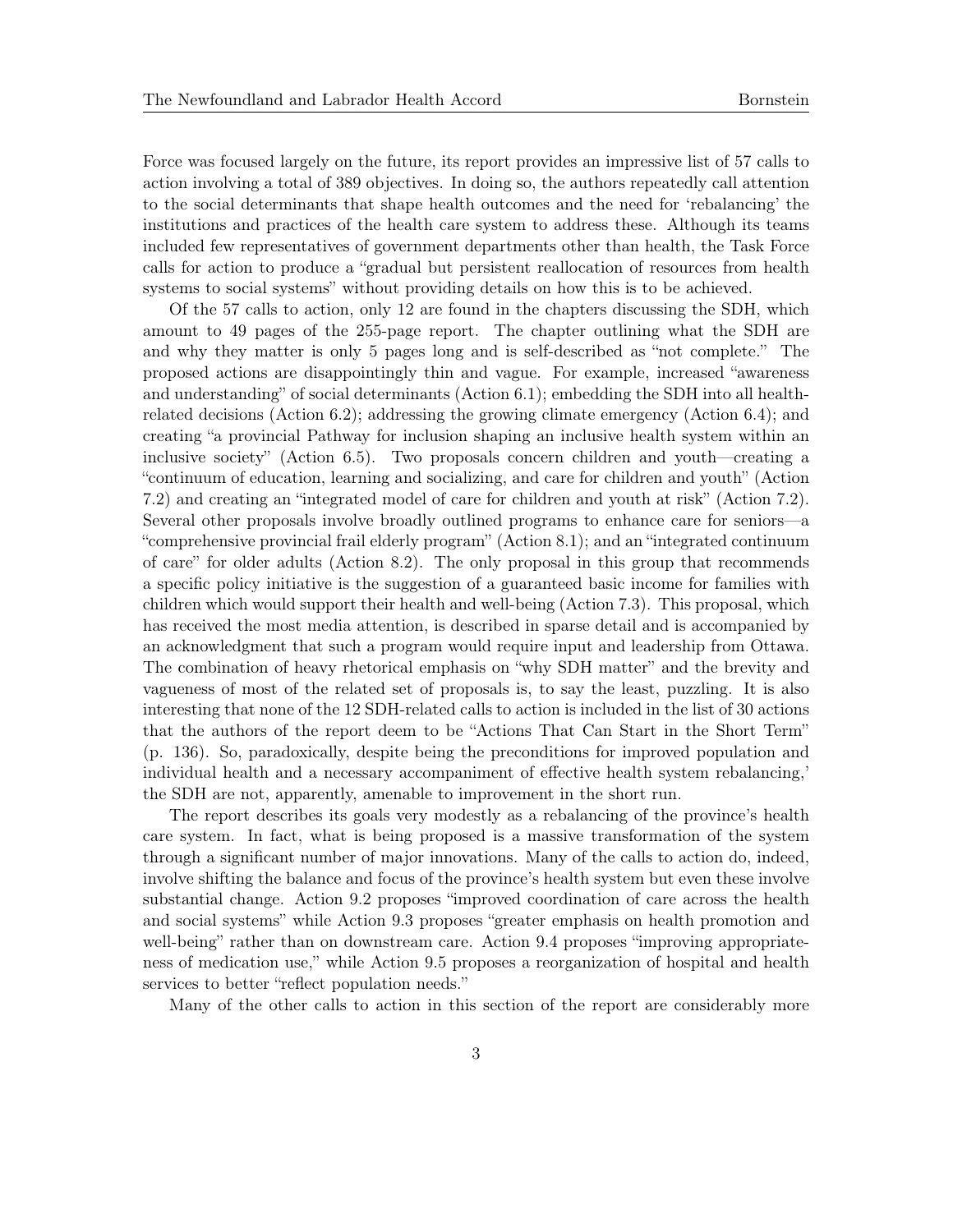audacious. Probably the most significant is Action 9.1 which involves a reconfiguration of the province's primary health care institutions by creating 35 community health teams, each of which would bring together a wide range of health professionals to provide care for 7,000 to 8,000 residents "and upwards" with "special arrangements" for more isolated communities. No details are provided about how this much-needed restructuring of the province's fragmented system of primary care would be designed, how these teams will be constituted, how patients will be linked to them (beyond a suggestion about rostering), who will lead them, how staff will be paid (other than a suggestion that fee for service would need to be supplanted by "a blended capitation model" for family physician payment) or how the province's well-organized and conservative medical profession will be persuaded to participate. No details are provided as to how improved after-hours access will be supported and what action will be taken to "connect community teams with patients/clients, families, school and community organizations." A patient navigator in each community team is seen as helping provide enhanced coordination and communication.

Various new units and programs are proposed. An occupational health clinic is to be created (Action 9.6) with linkages to the community teams and to the SafetyNet research centre at Memorial University. To improve recruitment and retention of family physicians and other health professionals, a Provincial Health and Social Workforce Planning Strategy will be developed. The report recommends that all of the province's 13 hospitals should be retained (Action 9.7) but be organized into a better-integrated network with services based on population needs. The province's three regional hospitals each needs a "centre of excellence for geriatrics," and the province's drastic need for geriatricians (there are currently only two in the province with Canada's oldest and most rapidly aging population) will be remediated. Women's health will be added to the mandate of the Janeway Children's Hospital (Action 9.9). A provincial stroke unit will be created and so will a formal Frail Elderly Program, providing "integrated, interprofessional care for children and youth with complex needs" (Action 9.9); a plan for improvement in mortality rates for cancer, cardiac disease and stroke (Action 9.14); and an "explicit statement" of standards of care for acute care services (Action 9.12). An integrated, publicly operated road and air ambulance system with a single medical dispatch system is urgently required. The province's fragmented and heterogeneous system of laboratory and pathology services should be transformed into a "provincial networked service" with a single test formulary, a modernized specimen transport system, and a provincial management structure (Action 9.10). Substantial changes are also needed to "modernize" the province's information technology systems, replacing the current Meditech system based on 1984 technology, and creating a personal e-health record as part of an effective e-health system, although nothing is said about where the NL Centre for Health Information, which manages the current IT system, will fit into this complex venture.

On top of these specific policy and program changes, Chapter 11 of the report calls for a total overhaul of the way the province's health system is governed. The four Regional Health Authorities are to be replaced by, or perhaps transformed into, four to six Regional Health Councils and four to six Regional Social and Health Networks with most of their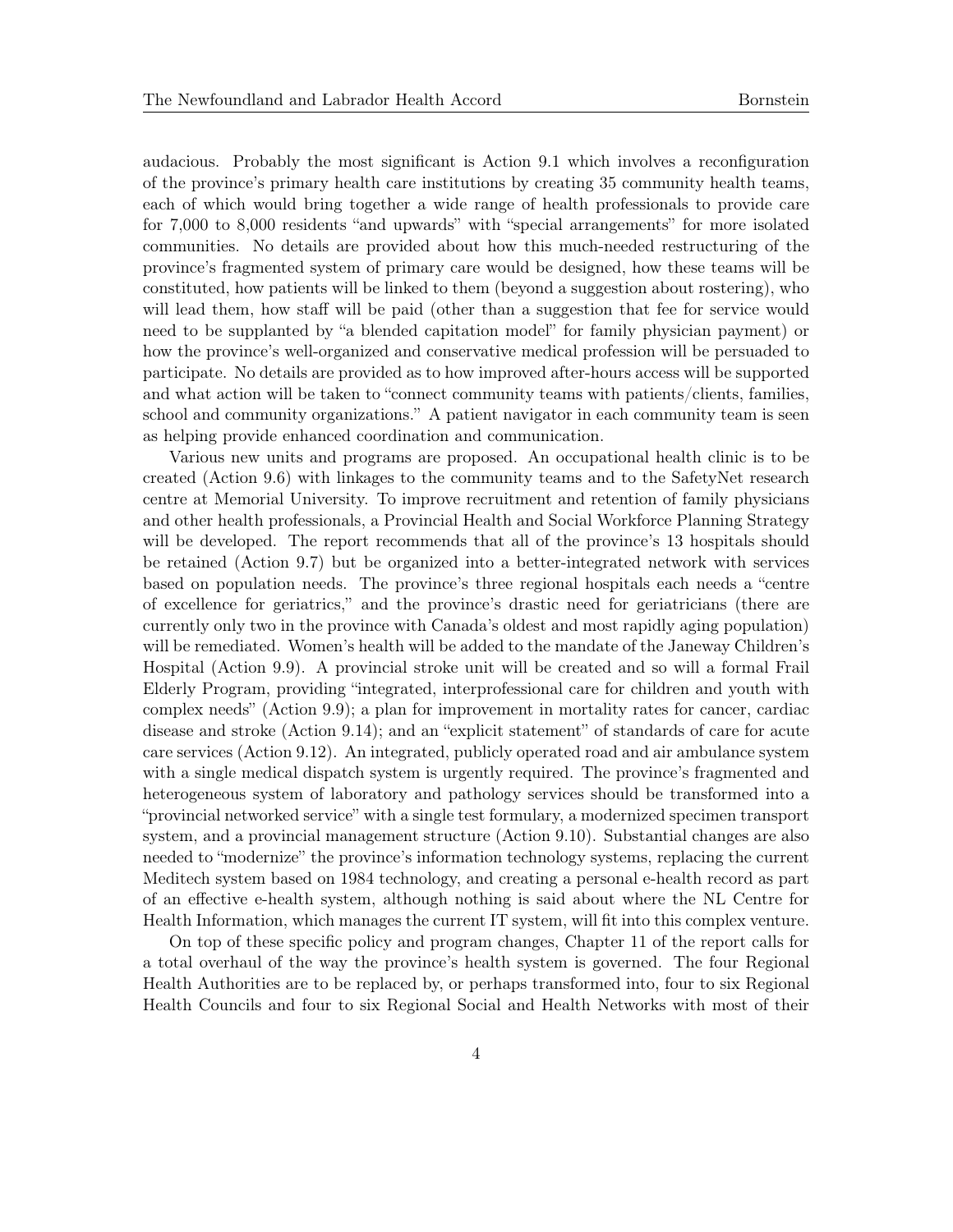current authority over the design and delivery of health services being taken over by a single Provincial Health Authority led by its own CEO as well as a new deputy-ministerlevel "senior executive" in the province's Cabinet Secretariat. How these new leaders will be chosen, or how they will interact with the Deputy Minister of Health or the Deputy Minister of Children, Seniors and Social Development is not explained but may come in the 'blueprint.' There will also be a provincial Council for Health Quality and Performance with permanent links to the Quality of Care NL unit that is currently led by one of the report's co-chairs, Patrick Parfrey.

Taken together, the 57 actions proposed by the Task Force amount to a menu for massive and complex change. The report includes a discussion of change management techniques (Actions 10.14-16) as well as a set of recommended steps for their adoption and implementation (Action 11.10 including the creation of an interim CEO and interim council for the new Provincial Health Authority). Even the least audacious of these calls to action involve changes that the province's health system has long resisted or avoided. In addition, many of them will require, as the authors concede, new and innovative leaders and considerable investment at least in the short and medium terms.

With only the visioning report available, without detail about what steps will be involved, who will undertake them, how they will be sequenced, nor how much they will cost, it is hard to anticipate the likelihood of successful implementation of some, many, or all the proposed reforms. Meanwhile, health systems researchers in Newfoundland and other provinces must await the release of 'the blueprint' and 'the evidence library' to learn which experts and decision makers from outside the province have been consulted or how changes like those being proposed have been implemented in other jurisdictions, either in Canada or elsewhere, and what evidence exists about their impacts. Releasing the 'final report' before the second and third components are ready may have been a clever strategy in that it has put the general outline of the Task Force's findings into play but made it hard for government or the media or public opinion to respond in any substantive way. The Premier has simply acknowledged receipt of the report and released it to the public. Discussion in the mainstream and social media has been limited with a focus on the proposal for a basic guaranteed income. Real discussion of the proposed reforms is likely to emerge only after the next two volumes, and especially the second, are released.

At this point, all we can do is speculate about the shape of that upcoming discussion. It is hard to foresee much disagreement with the bulk of the report's assessment of the current system, although various groups such as alternative health groups and wellness advocates will portray it as too narrow while others may complain about its excessive breadth and lack of focus. Among health systems researchers, the proposal to eliminate Regional Health Authorities and replace them with a single, province-wide authority as was done in Alberta with mixed results is likely to spark debate, as will the proposal to create a potentially confusing array of new provincial and regional bodies whose roles and interrelationships have not yet been clearly delineated. Given the province's dire economic and fiscal situation, the blueprint will probably seek to keep cost projections as modest